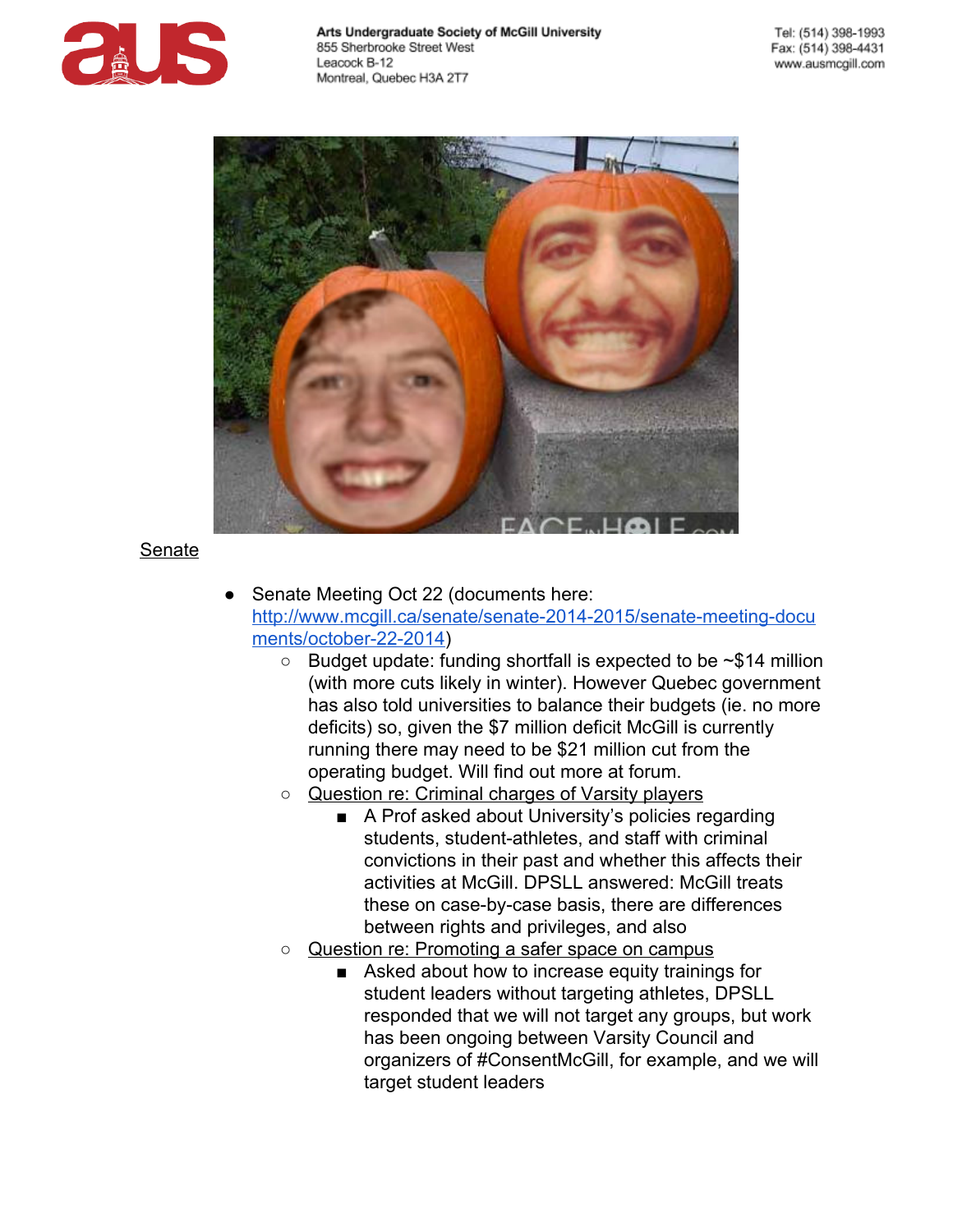

- Asked about creation of a sexual assault support centre, like peer institutions, or funding SACOMSS SACOMSS wants to stay independent and university is not going to provide SEDE more funding
- o Question re: Off campus fellows program
	- Asked about where program will be housed, as jointly doing so between CLAE and Rez Life is unstable accountability was promised
	- Admin plan to expand program consult with students, CLAE has a good track record of doing the latter
- Guidelines on Graduate student advising and supervision
	- Senate passed a document that outlines how research supervision should occur for Phd students
	- There was some conflict about some ambiguity of some articles, a lack of ordering, and how these supervisory responsibilities would affect the time professors could dedicate to their other duties
		- However the guidelines were still passed, with a mandate to review them after three years
- **Modifications to Composition of Senate** 
	- Adding 6 seats to senate (going from 107 to 113) ● Mostly staff but one extra grad student seat too
	- We brought up that although SSMU representation isn't decreasing, other universities' Senates have a greater proportion of undergraduate students on them
- Open Forum on McGill's Financial Situation Oct 27 (oral report)
- Senate Caucus Oct 27 (oral report)
- Joint Board of Governors-Senate Meeting on Nov. 4th

# Jacob

- Committees
	- **Senate**
		- **Note:** more detailed reports on these committee meetings are available--please ask us if you are interested in them!
		- i) Enrolment and Student Affairs Advisory Committee
			- Next meeting Nov 4
			- Will raise our issues with the proposed changes to the late withdrawal policy at Academic
		- ii) APC Subcommittee on Courses and Teaching Programs
			- Oct 16 meeting was instead an electronic review
			- Next meeting Nov 13
		- iii) Subcommittee on Undergraduate Student Advising
			- Met Oct. 28 (oral report)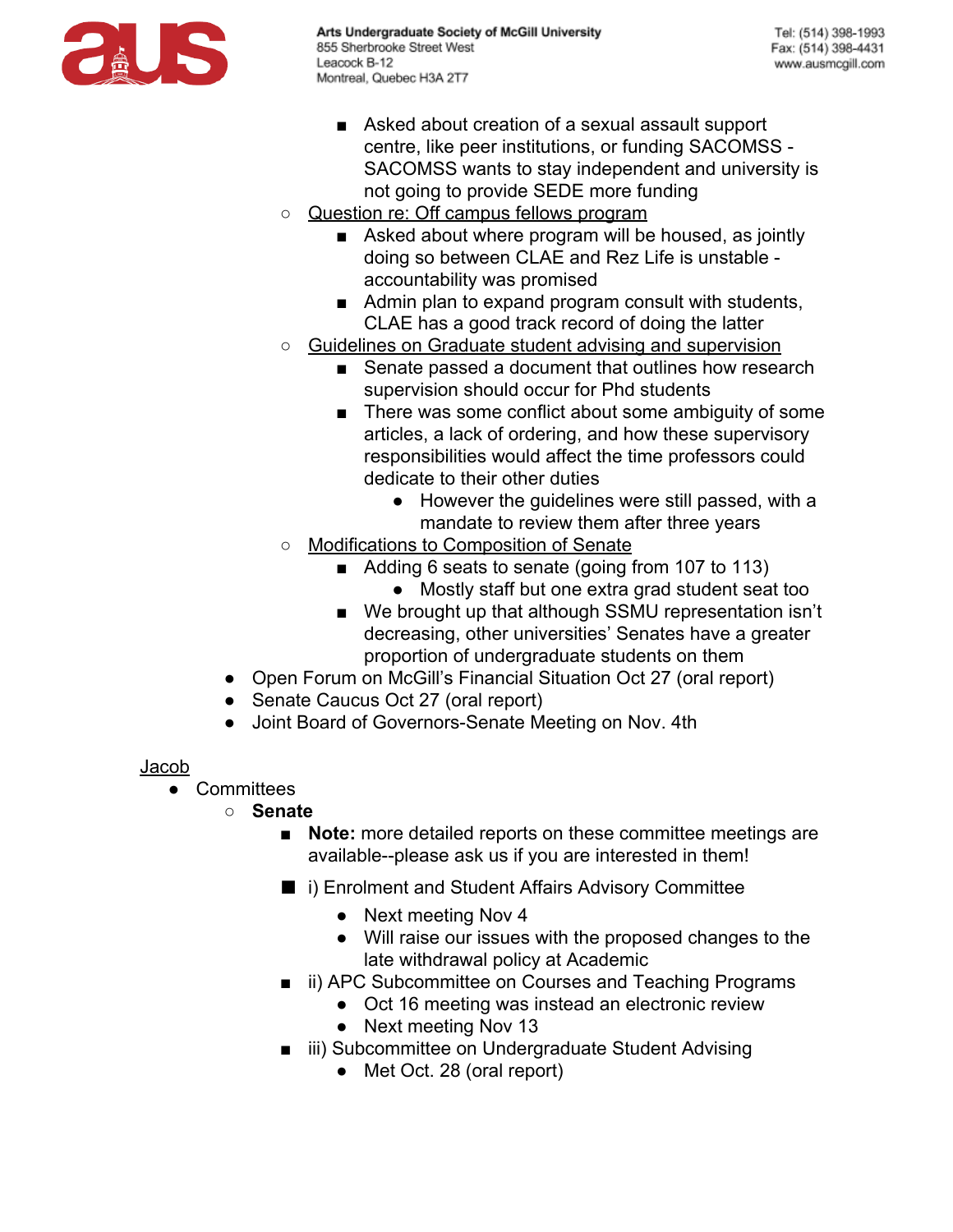

- Met with Dean of Students and Associate DoS on Oct. 17 to discuss official advising record idea
	- $\circ$  Like the idea in principle, but concerned about whether there are enough resources for it
	- Will be discussed at SUSA in future
- iv) Subcommittee on Student Affairs Policies (SAP)
	- Next meeting Nov. 20
- v) Dean of Libraries Selection Committee
- **Faculty of Arts**
	- i) Faculty of Arts Council
		- Next meeting Nov. 25
	- ii) Curriculum Committee
		- Met Oct. 27 (oral report)
- McLennan-Redpath Library Food and Noise Policy Working Group
	- SQ--still waiting to hear when I will present to HSSL advisory group
- Know Your Rights
	- Research
		- Currently going through University Student Assessment Policy with core Know Your Rights group
		- Liaising with PGSS VP Academic Affairs to get graduate students' perspective on Assessment Policy
		- Outreach
			- Recruiting for this campaign is underway! Please share this blurb:
				- Help Out with the Know Your Rights Campaign!

Interested in improving the educational experience at McGill? The Know Your Rights campaign is a full-year project focused on informing students of their academic rights and empowering them to take the steps to ensure our education is as fair as it should be. The project critically evaluates crucial documents such as the McGill Student Charter of Rights and the Student Assessment Policy, and has three main focuses: Researching existing student rights and how they are enforced; Promoting knowledge of these rights to the wider student body; and Advocating for improvements to the existing policies. There are plenty of opportunities to get involved, no matter your interests or experience! Email Jacob Greenspon at artssenator2@ssmu.mcgill.ca for more information.

■ Aiming to have first outreach meeting before next Council ○ Advocacy

■ University Student Assessment Policy is being revised at ESAAC throughout this year, so we will be advocating changes in the policy to make it better serve students as well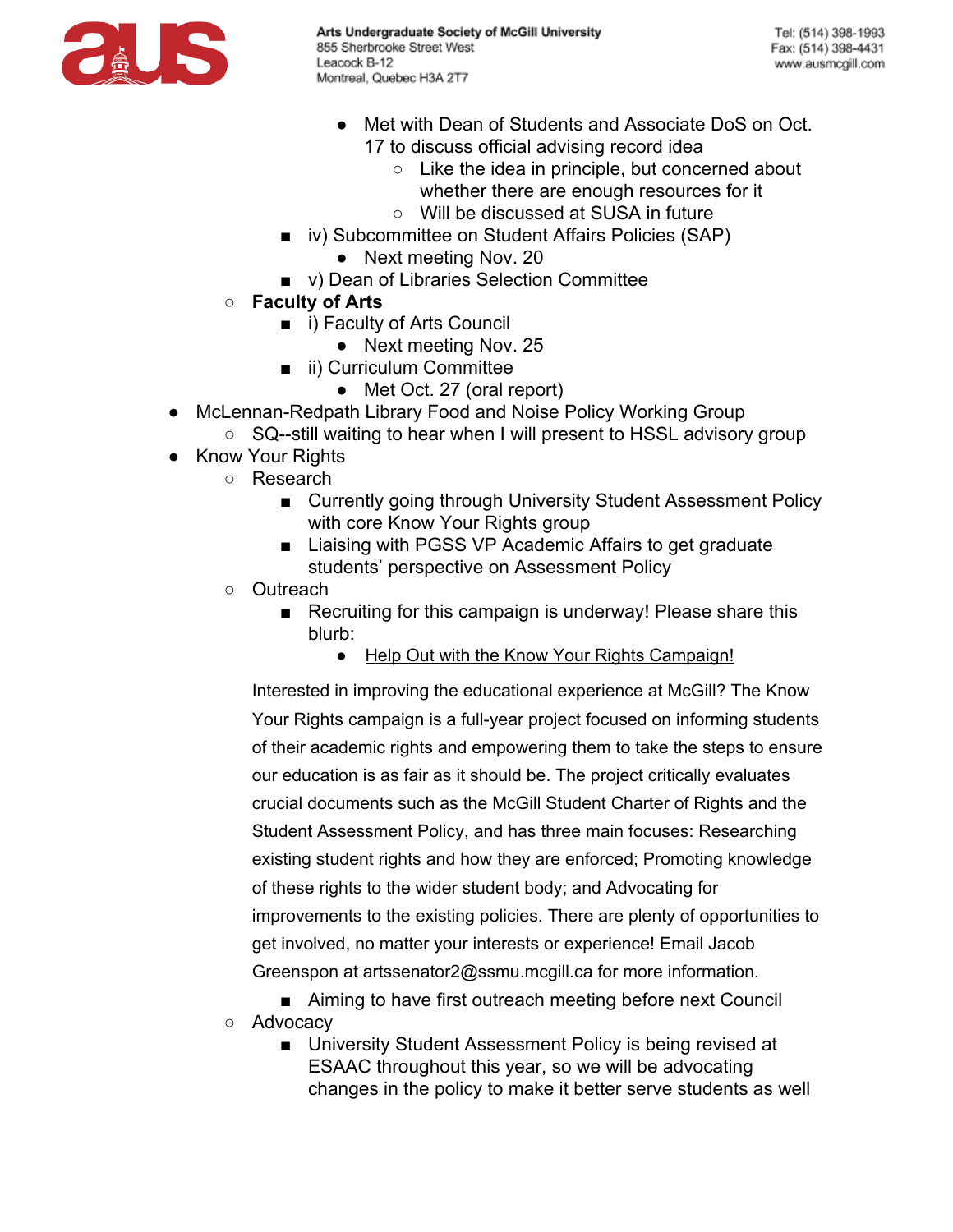

as try to address 'macro-issues' of inadequate awareness of the policy and of the procedures to address transgressions

- Bringing more issues forward at Nov 4 meeting
- Renaming JD and Champagne Rooms
	- Voting today on the shortlist for the room names!

### Kareem

Committees (please send me an e-mail if you'd like any of the reports from committee meetings working on finding a platform through which we can make all of them public artssenator1@ssmu.mcgill.ca)

### **Senate**

- i) the Committee on Student Services (CSS)
	- $\bullet$  SQ;
- ii) the Subcommittee on Persons with Disabilities
	- SQ; Sent Chair another e-mail, still haven't met  $*$ ~not impressed $*$ ~
- iii) the Committee on Enrolment and Student Affairs (CESA)
	- SQ; First meeting postponed to Oct 28

## **AUS**

- iv) Faculty of Arts Council
	- $\bullet$  SQ;
		- Traditional Territory Acknowledgement is on the website, thanks Willie! (Webmaster)

### **SSMU**

i) Accountability Committee

- Determined annual plan, looking forward to meeting with entire committee now that we have selected our non-Councillor members
- ii) Sustainability Committee
	- $\bullet$  SQ;
	- GA was very successful in terms of turnout (lasted 8 hours), although naturally hectic with the small space we had to accommodate many people
		- Looking into alternative forums for communication to and from constituents to facilitate constructive feedback
	- Passed a motion supporting #ConsentMcGill and action against sexual violence (Incredible job Lola, Isabel, Vareesha and everyone involved with the planning of this week and the events it included!)

### **Other**

- SEDE Projects workings groups are slowly forming, as we had our first general meeting this past week
- Course evaluation collaborative video: SQ